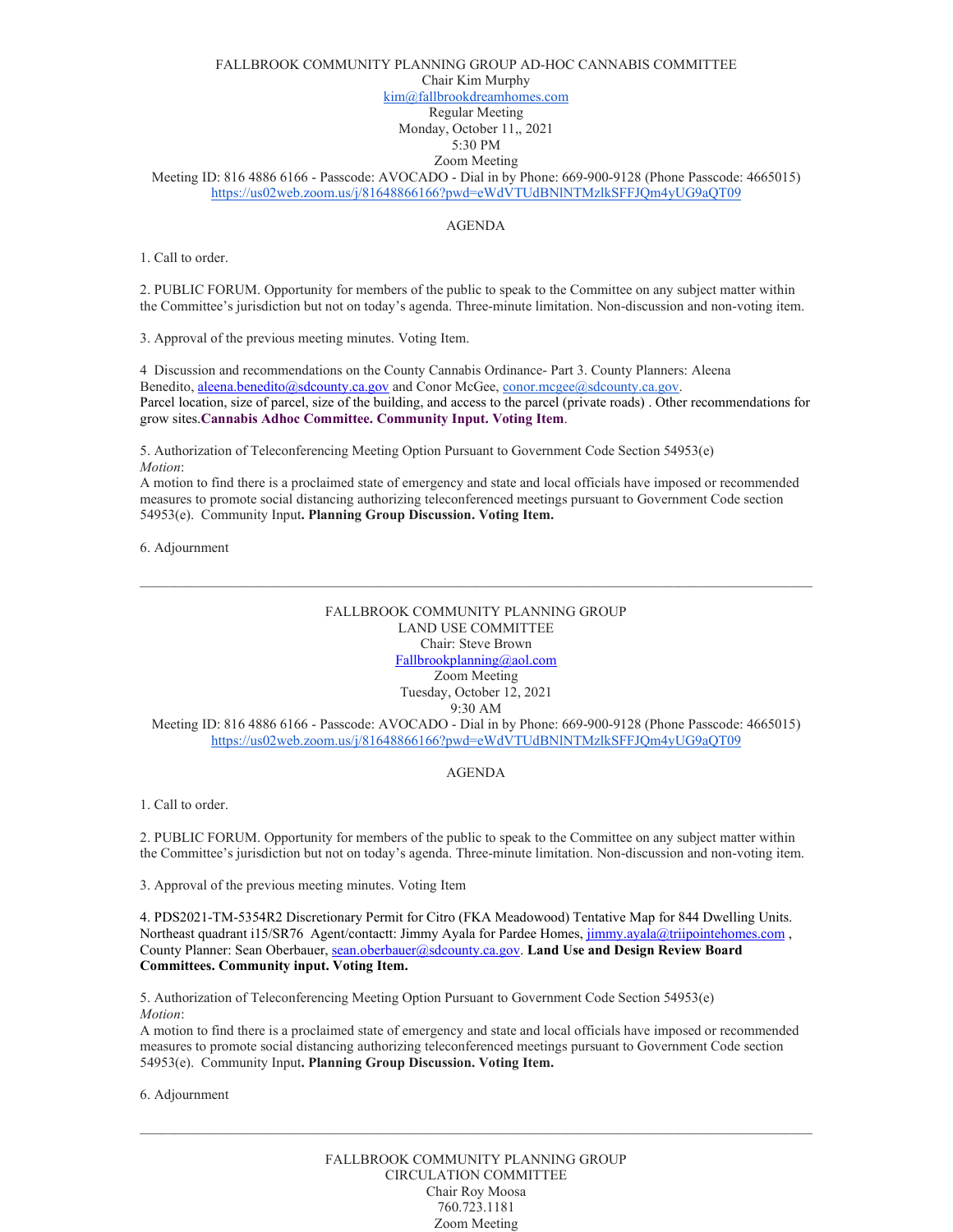# Tuesday, October 12, 2021 2:00 PM

Meeting ID: 816 4886 6166 - Passcode: AVOCADO - Dial in by Phone: 669-900-9128 (Phone Passcode: 4665015) <https://us02web.zoom.us/j/81648866166?pwd=eWdVTUdBNlNTMzlkSFFJQm4yUG9aQT09>

## AGENDA

1. Call to order.

2. PUBLIC FORUM. Opportunity for members of the public to speak to the Committee on any subject matter within the Committee's jurisdiction but not on today's agenda. Three-minute limitation. Non-discussion and non-voting item.

3. Approval of the previous meeting minutes. Voting Item

4 Specific Projects with Prioritization List of recommendations for DPW. County Planner; Cynthia Curtis, DPW, [Cynthia.curtis@sdcounty.ca.gov,](mailto:Cynthia.curtis@sdcounty.ca.gov) **Circulation Committee. Community Input. Voting Item**.

Road Reconstruction: RockyCrest: huge potholes that could cause a major accident, Main Avenue: potholes and cracking throughout South Mission: Potholes and cracking throughout

Road Reconfiguration: Increase left turn lane on East Mission and resurface at Hwy 395 and I-15:East Mission left turn lanes at side roads; Right turn lane at Stagecoach and Reche; Reche Road left turn lanes by Potter Junior High, Live Oak School.

Bike Lanes: Review Reche Road; Review South Mission; Review Olive Hill

Safety: Crosswalks on Main; Cross walks by schools; Flashing light on west Elder by Mission; Crosswalk at Brandon and east Mission

Sidewalks: Sidewalk from schools to Reche Road; Iowa to Brandon on East Mission; Sidewalk on Fig to Elder on East side of Mission; East Mission from Main to Brandon on East Mission

Drainage: Mission and Brandon flooding; North Wisconsin and West Hawthorne

Intersections; Re-establish 2 left turn lanes turning West from Main on to Ammunition to turn left onto Mission; Stagecoach past Morro check intersection for safety; Alvarado red curb for right hand turn; Via Monserate and Mission, less sharp turn.

Should sidewalks be added on Clemmens lanes as a priority?

Should a Request to consider adding a crosswalk for access across Mission Road to Jackie Heyneman Park be added to the list? (Requested by Harriet, evrythingfallbrook.org)

5. Authorization of Teleconferencing Meeting Option Pursuant to Government Code Section 54953(e) *Motion*:

A motion to find there is a proclaimed state of emergency and state and local officials have imposed or recommended measures to promote social distancing authorizing teleconferenced meetings pursuant to Government Code section 54953(e). Community Input**. Planning Group Discussion. Voting Item.** 

#### 6. Adjournment

#### FALLBROOK COMMUNITY PLANNING GROUP DESIGN REVIEW BOARD COMMITTEE Chair Eileen Delaney [eileen.fallbrook@gmail.com](mailto:eileen.fallbrook@gmail.com) Regular Meeting Wednesday, October 13, 2021 9:30 AM

 $\mathcal{L}_\mathcal{L} = \{ \mathcal{L}_\mathcal{L} = \{ \mathcal{L}_\mathcal{L} = \{ \mathcal{L}_\mathcal{L} = \{ \mathcal{L}_\mathcal{L} = \{ \mathcal{L}_\mathcal{L} = \{ \mathcal{L}_\mathcal{L} = \{ \mathcal{L}_\mathcal{L} = \{ \mathcal{L}_\mathcal{L} = \{ \mathcal{L}_\mathcal{L} = \{ \mathcal{L}_\mathcal{L} = \{ \mathcal{L}_\mathcal{L} = \{ \mathcal{L}_\mathcal{L} = \{ \mathcal{L}_\mathcal{L} = \{ \mathcal{L}_\mathcal{$ 

Zoom Meeting

Meeting ID: 816 4886 6166 - Passcode: AVOCADO - Dial in by Phone: 669-900-9128 (Phone Passcode: 4665015) <https://us02web.zoom.us/j/81648866166?pwd=eWdVTUdBNlNTMzlkSFFJQm4yUG9aQT09>

#### AGENDA

1. Call to order.

2. PUBLIC FORUM. Opportunity for members of the public to speak to the Committee on any subject matter within the Committee's jurisdiction but not on today's agenda. Three-minute limitation. Non-discussion and non-voting item.

3. Approval of the previous meeting minutes. Voting Item

4. PDS2021-TM-5354R2 Discretionary Permit for Citro (FKA Meadowood) Tentative Map for 844 Dwelling Units. Northeast quadrant i15/SR76. Agent/contactt: Jimmy Ayala for Pardee Homes, [jimmy.ayala@triipointehomes.com](mailto:jimmy.ayala@triipointehomes.com) , County Planner: Sean Oberbauer[, sean.oberbauer@sdcounty.ca.gov.](mailto:sean.oberbauer@sdcounty.ca.gov) **Land Use and Design Review Board Committees**. **Community input. Voting Item.**

5. PDS2021-SPS 21-003 Meadowood Specific Plan Amendment to allow operation of a farm stand in addition to other accessory agricultural uses in HOA common areas. Specific uses are not proposed. A site plan minor deviation would